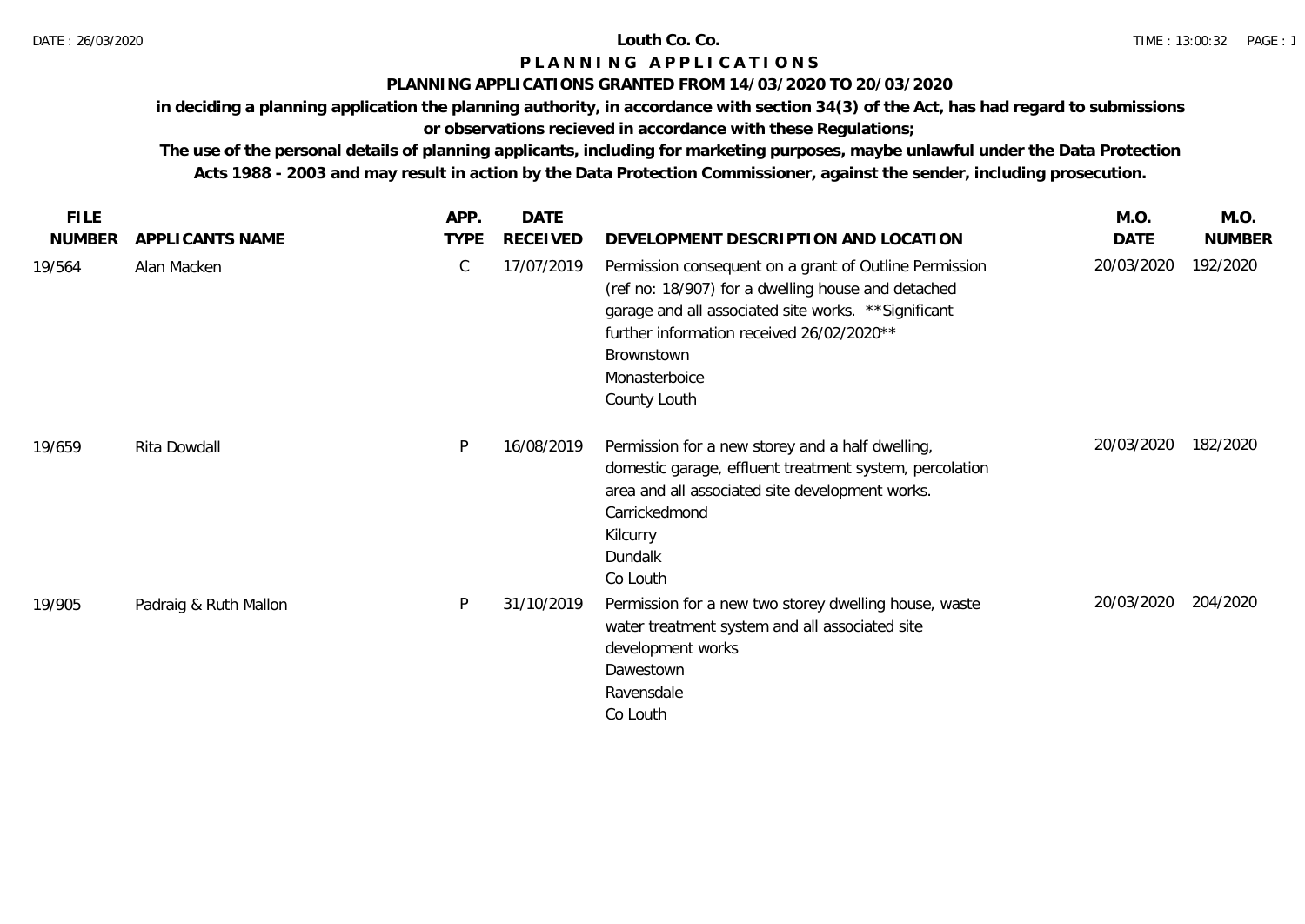### **PLANNING APPLICATIONS GRANTED FROM 14/03/2020 TO 20/03/2020**

**in deciding a planning application the planning authority, in accordance with section 34(3) of the Act, has had regard to submissions** 

# **or observations recieved in accordance with these Regulations;**

| <b>FILE</b>   |                            | APP.        | <b>DATE</b>     |                                                                                                                                                                                                                                                      | M.O.       | M.O.          |
|---------------|----------------------------|-------------|-----------------|------------------------------------------------------------------------------------------------------------------------------------------------------------------------------------------------------------------------------------------------------|------------|---------------|
| <b>NUMBER</b> | APPLICANTS NAME            | <b>TYPE</b> | <b>RECEIVED</b> | DEVELOPMENT DESCRIPTION AND LOCATION                                                                                                                                                                                                                 | DATE       | <b>NUMBER</b> |
| 19/978        | Damien & Mary Woods        | R.          | 26/11/2019      | 1. Retention for demolition of existing cottage. 2.<br>Retention and permission for completion of cottage,<br>waste water treatment system, new site entrance & all<br>associated site works<br>Barronstown<br>Hackballscross<br>Dundalk<br>Co Louth | 20/03/2020 | 199/2020      |
| 19/1005       | Brian & Jacqueline Muckian | R.          | 03/12/2019      | Retention & Permission: Retention and completion of an<br>extension to an existing dwelling house and all associated<br>site development works<br>17 Mary's Street South<br>Dundalk<br>Co Louth                                                      | 20/03/2020 | 185/2020      |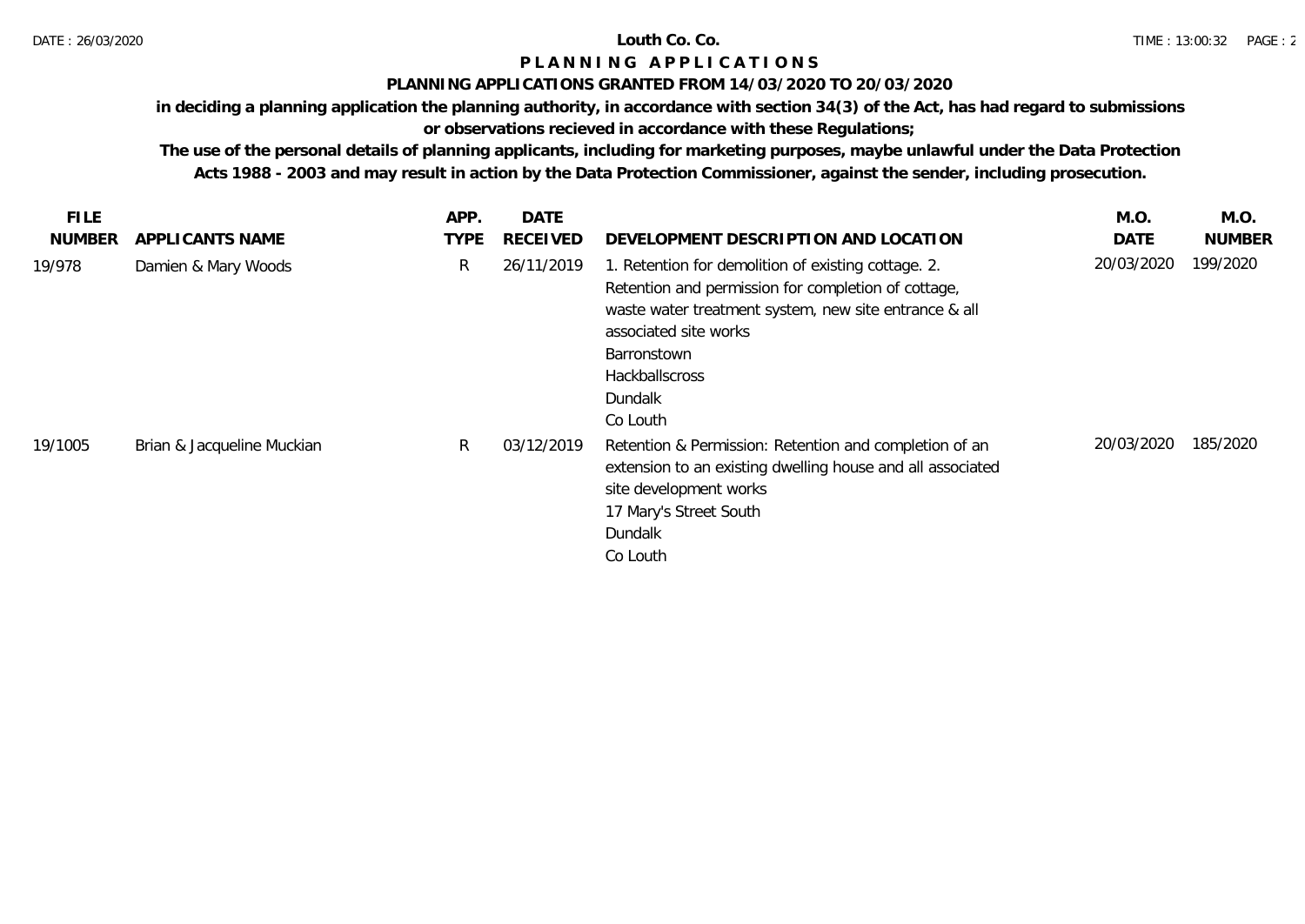#### **PLANNING APPLICATIONS GRANTED FROM 14/03/2020 TO 20/03/2020**

**in deciding a planning application the planning authority, in accordance with section 34(3) of the Act, has had regard to submissions** 

# **or observations recieved in accordance with these Regulations;**

| <b>NUMBER</b><br><b>TYPE</b><br>DATE<br><b>NUMBER</b><br>APPLICANTS NAME<br><b>RECEIVED</b><br>DEVELOPMENT DESCRIPTION AND LOCATION<br>20/03/2020<br>210/2020<br>05/12/2019<br>R<br>Retention and completion for alterations to previously<br><b>Boyle Sports</b><br>granted planning application reference number 18776<br>(alterations/extension to an existing bookmakers office<br>on the ground floor with a change of use of the existing<br>first and second floors from office use to residential use<br>(2 no. apartments - 1 no. 1 bedroom & 1 no. 2<br>bedroom), including a first floor extension to the rear<br>(car park side) section of the building and all associated<br>site development works); alterations to include: a.<br>Elevational changes to the sides and rear; b. Minor<br>changes to the proposed floor plans; and all associated<br>site development works ** Significant Further<br>Information received 05/03/2020**<br>87 Clanbrassil Street<br>Dundalk<br>Co Louth | <b>FILE</b> | APP. | DATE | M.O. | M.O. |
|--------------------------------------------------------------------------------------------------------------------------------------------------------------------------------------------------------------------------------------------------------------------------------------------------------------------------------------------------------------------------------------------------------------------------------------------------------------------------------------------------------------------------------------------------------------------------------------------------------------------------------------------------------------------------------------------------------------------------------------------------------------------------------------------------------------------------------------------------------------------------------------------------------------------------------------------------------------------------------------------------------|-------------|------|------|------|------|
|                                                                                                                                                                                                                                                                                                                                                                                                                                                                                                                                                                                                                                                                                                                                                                                                                                                                                                                                                                                                        |             |      |      |      |      |
|                                                                                                                                                                                                                                                                                                                                                                                                                                                                                                                                                                                                                                                                                                                                                                                                                                                                                                                                                                                                        | 19/1015     |      |      |      |      |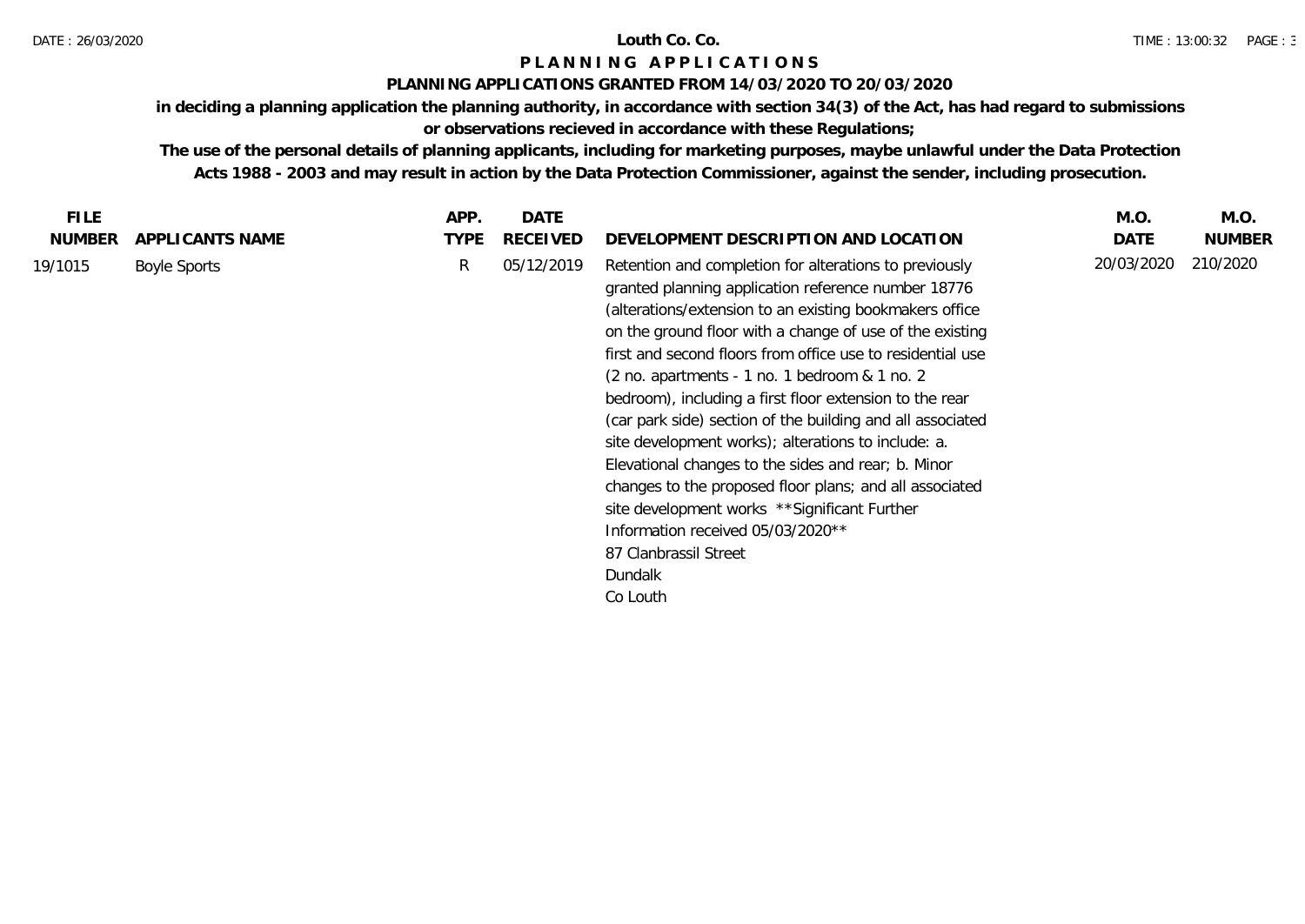### **PLANNING APPLICATIONS GRANTED FROM 14/03/2020 TO 20/03/2020**

**in deciding a planning application the planning authority, in accordance with section 34(3) of the Act, has had regard to submissions** 

# **or observations recieved in accordance with these Regulations;**

| <b>FILE</b>   |                         | APP.         | <b>DATE</b>     |                                                                                                                                                                                                                                                                                                                                                                                                                                                                                         | M.O.        | M.O.          |
|---------------|-------------------------|--------------|-----------------|-----------------------------------------------------------------------------------------------------------------------------------------------------------------------------------------------------------------------------------------------------------------------------------------------------------------------------------------------------------------------------------------------------------------------------------------------------------------------------------------|-------------|---------------|
| <b>NUMBER</b> | APPLICANTS NAME         | <b>TYPE</b>  | <b>RECEIVED</b> | DEVELOPMENT DESCRIPTION AND LOCATION                                                                                                                                                                                                                                                                                                                                                                                                                                                    | <b>DATE</b> | <b>NUMBER</b> |
| 19/1028       | Robert & Natasha McCann | $\mathsf{R}$ | 10/12/2019      | Retention & Permission: Development will<br>consist/consists of: construction of new single storey<br>extension to side and rear of existing house that<br>incorporates storage accommodation to the roof of the<br>side extension only together with minor front elevation<br>alterations to existing house and all associated site works<br>and to retain existing entrance gates, piers and wing<br>walls to front site boundary<br>3 Mullary Manor<br>Tenure<br>Dunleer<br>Co Louth | 20/03/2020  | 201/2020      |
| 19/1050       | Mark Butterly           | P            | 13/12/2019      | Permission for development to consist of dwelling house,<br>wastewater treatment system and percolation area and all<br>associated site works.<br>Togher<br>Dunleer<br>Co. Louth                                                                                                                                                                                                                                                                                                        | 20/03/2020  | 190/2020      |
| 19/1098       | Kerrie Campbell         | 0            | 20/12/2019      | Outline Permission for development to consist of new<br>dwellinghouse, septic tank and percolation area and all<br>associated site works.<br>Jenkinstown<br>Dundalk<br>Co. Louth                                                                                                                                                                                                                                                                                                        | 20/03/2020  | 197/2020      |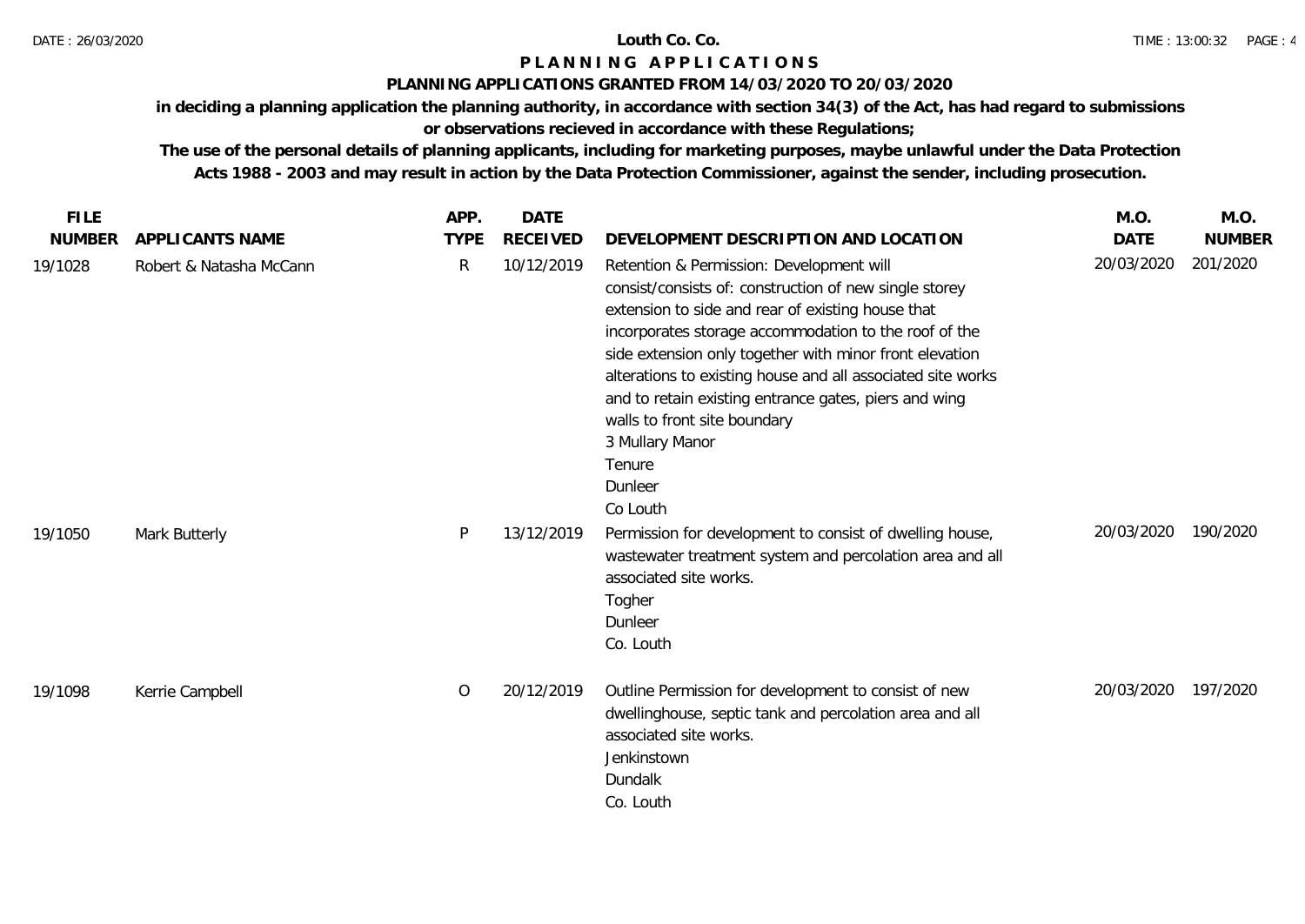### **PLANNING APPLICATIONS GRANTED FROM 14/03/2020 TO 20/03/2020**

**in deciding a planning application the planning authority, in accordance with section 34(3) of the Act, has had regard to submissions** 

# **or observations recieved in accordance with these Regulations;**

| <b>FILE</b>   |                    | APP.        | <b>DATE</b>     |                                                                                                                                                                                                                                                                                                                           | M.O.        | M.O.          |
|---------------|--------------------|-------------|-----------------|---------------------------------------------------------------------------------------------------------------------------------------------------------------------------------------------------------------------------------------------------------------------------------------------------------------------------|-------------|---------------|
| <b>NUMBER</b> | APPLICANTS NAME    | <b>TYPE</b> | <b>RECEIVED</b> | DEVELOPMENT DESCRIPTION AND LOCATION                                                                                                                                                                                                                                                                                      | <b>DATE</b> | <b>NUMBER</b> |
| 19/1108       | <b>Ruth Markey</b> | E           | 31/12/2019      | EXTENSION OF DURATION OF 15181: Permission<br>consequent on Outline Permission (Reg. Ref. 12/380<br>granted 26/11/2012) for development to consist of one<br>no. detached dwellinghouse and all associated site works<br>Glaspistol<br>Clogherhead<br>Co Louth                                                            | 20/03/2020  | 207/2020      |
| 20/61         | Nat McGuinness     | R.          | 31/01/2020      | Retention & Permission: Retention of reconstruction and<br>conversion of outbuildings to Art Studio and the Planning<br>Permission relates to the completion of the Art Studio<br>and all associated site works, for use incidental to the<br>enjoyment of the dwelling house<br>Mountain Park<br>Carlingford<br>Co Louth | 20/03/2020  | 195/2020      |
| 20/65         | James Macken       | P           | 03/02/2020      | Permission for the following: (1) relocate 2.4m high<br>fence from the perimeter of the front boundary and (2)<br>erection of a 0.9m high timber fence along the perimeter<br>of the front boundary and entrance gates to lands<br><b>Upper Main Street</b><br>Dunleer<br>Co Louth                                        | 20/03/2020  | 208/2020      |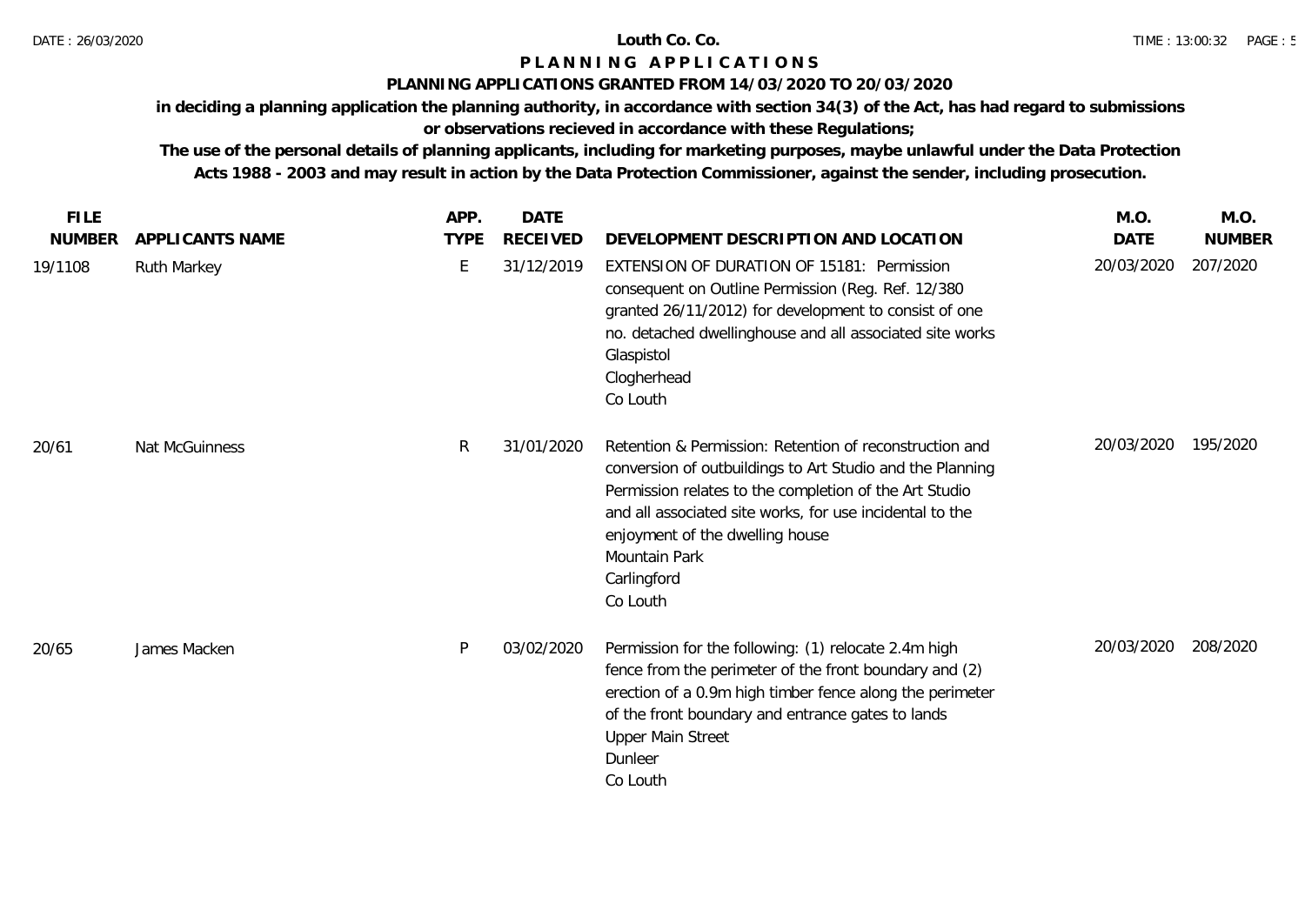### **PLANNING APPLICATIONS GRANTED FROM 14/03/2020 TO 20/03/2020**

**in deciding a planning application the planning authority, in accordance with section 34(3) of the Act, has had regard to submissions** 

# **or observations recieved in accordance with these Regulations;**

| <b>FILE</b>   |                         | APP.        | <b>DATE</b>     |                                                                                                                                                                                                                                                                                                                                                                                                                           | M.O.        | M.O.          |
|---------------|-------------------------|-------------|-----------------|---------------------------------------------------------------------------------------------------------------------------------------------------------------------------------------------------------------------------------------------------------------------------------------------------------------------------------------------------------------------------------------------------------------------------|-------------|---------------|
| <b>NUMBER</b> | APPLICANTS NAME         | <b>TYPE</b> | <b>RECEIVED</b> | DEVELOPMENT DESCRIPTION AND LOCATION                                                                                                                                                                                                                                                                                                                                                                                      | <b>DATE</b> | <b>NUMBER</b> |
| 20/67         | Sean O'Hagan            | P           | 04/02/2020      | Permission for the conversion of an existing 2 storey<br>residence into 2 no. one bedroom apartments with bin<br>storage, pedestrian access onto the main street,<br>connection to services along with any ancillary site works<br>Market Street<br>Ardee<br>Co Louth                                                                                                                                                     | 20/03/2020  | 205/2020      |
| 20/68         | Greg Shannon            | P           | 04/02/2020      | Permission for the demolition of existing garage and the<br>construction of a two storey extension to the side of<br>dwelling<br>9 Afton Drive<br>Greenacres<br>Dundalk<br>Co Louth                                                                                                                                                                                                                                       | 20/03/2020  | 188/2020      |
| 20/79         | Ardee St. Mary's G.F.C. | P           | 10/02/2020      | Permission for development consisting of the<br>construction of free standing ball stop netting systems, to<br>be installed behind each existing goal post at main pitch<br>and also training pitch, four number to be installed in<br>total, each measuring 30m wide and 15m high and all<br>associated concrete base pad foundations and stay wires.<br>Pairc Mhuire<br>Drogheda Road<br>Blakestown, Ardee<br>Co. Louth | 20/03/2020  | 200/2020      |